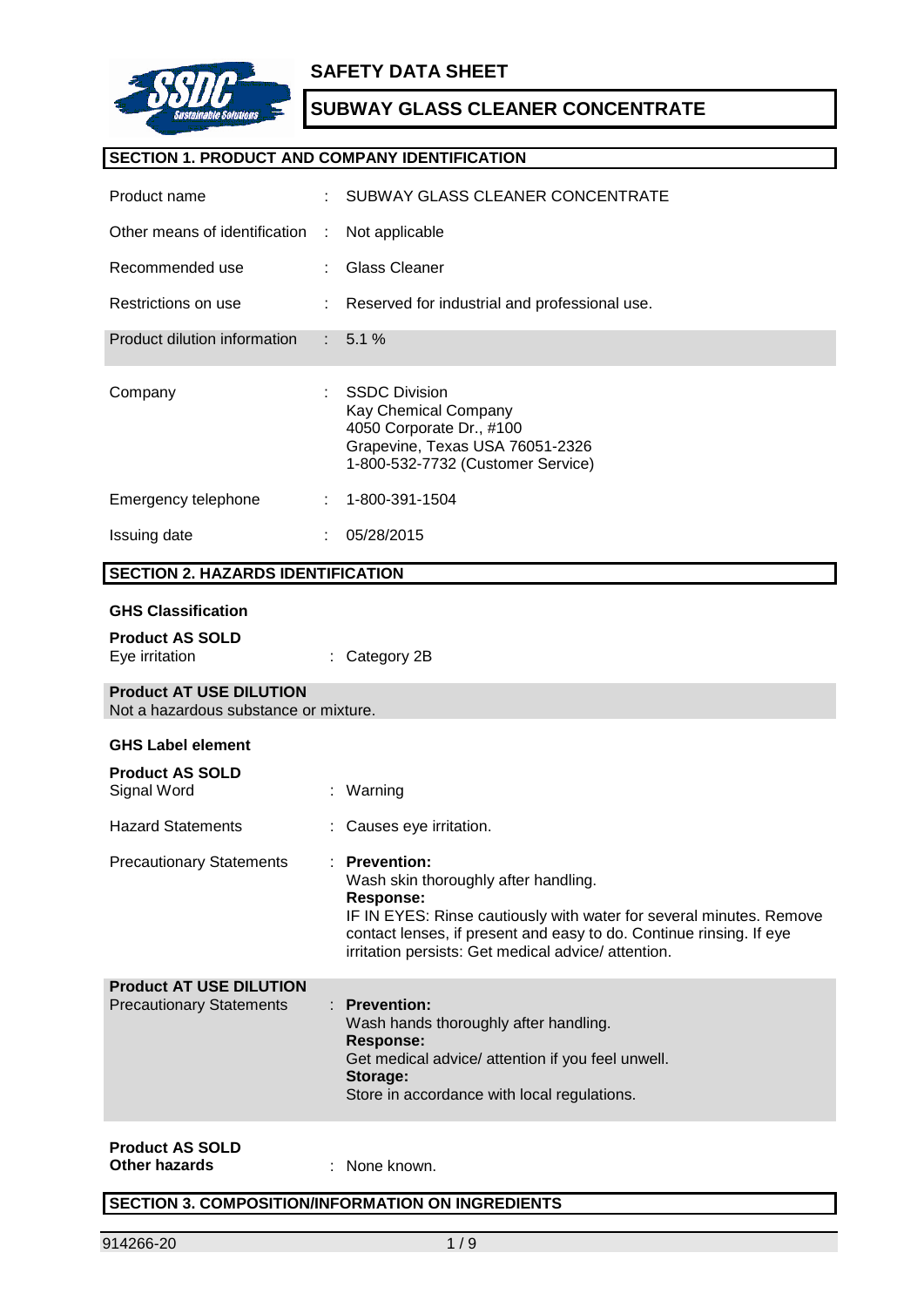| <b>Product AS SOLD</b><br>Pure substance/mixture                            | ÷ | Mixture                       |                                                                    |                                      |
|-----------------------------------------------------------------------------|---|-------------------------------|--------------------------------------------------------------------|--------------------------------------|
| <b>Chemical Name</b><br>d-glucopyranose, oligomeric, decyl octyl glycosides |   |                               | CAS-No.<br>68515-73-1                                              | <b>Concentration (%)</b><br>$5 - 10$ |
| <b>Product AT USE DILUTION</b>                                              |   |                               |                                                                    |                                      |
| No hazardous ingredients                                                    |   |                               |                                                                    |                                      |
| <b>SECTION 4. FIRST AID MEASURES</b>                                        |   |                               |                                                                    |                                      |
| <b>Product AS SOLD</b><br>In case of eye contact                            |   | : Rinse with plenty of water. |                                                                    |                                      |
| In case of skin contact                                                     |   | : Rinse with plenty of water. |                                                                    |                                      |
| If swallowed                                                                |   |                               | Rinse mouth. Get medical attention if symptoms occur.              |                                      |
| If inhaled                                                                  |   |                               | Get medical attention if symptoms occur.                           |                                      |
| Protection of first-aiders                                                  |   |                               | No special precautions are necessary for first aid responders.     |                                      |
| Notes to physician                                                          |   | : Treat symptomatically.      |                                                                    |                                      |
| Most important symptoms<br>and effects, both acute and<br>delayed           |   | symptoms.                     | See Section 11 for more detailed information on health effects and |                                      |
| <b>Product AT USE DILUTION</b><br>In case of eye contact                    |   | Rinse with plenty of water.   |                                                                    |                                      |
| In case of skin contact                                                     |   | Rinse with plenty of water.   |                                                                    |                                      |
| If swallowed                                                                |   |                               | Rinse mouth. Get medical attention if symptoms occur.              |                                      |
| If inhaled                                                                  |   |                               | Get medical attention if symptoms occur.                           |                                      |

#### **SECTION 5. FIRE-FIGHTING MEASURES**

| <b>Product AS SOLD</b><br>Suitable extinguishing media | : Use extinguishing measures that are appropriate to local<br>circumstances and the surrounding environment.                                     |
|--------------------------------------------------------|--------------------------------------------------------------------------------------------------------------------------------------------------|
| Unsuitable extinguishing<br>media                      | : None known.                                                                                                                                    |
| Specific hazards during fire<br>fighting               | : Not flammable or combustible.                                                                                                                  |
| Hazardous combustion<br>products                       | : Decomposition products may include the following materials:<br>Carbon oxides<br>Nitrogen oxides (NOx)<br>Sulfur oxides<br>Oxides of phosphorus |
| Special protective equipment                           | : Use personal protective equipment.                                                                                                             |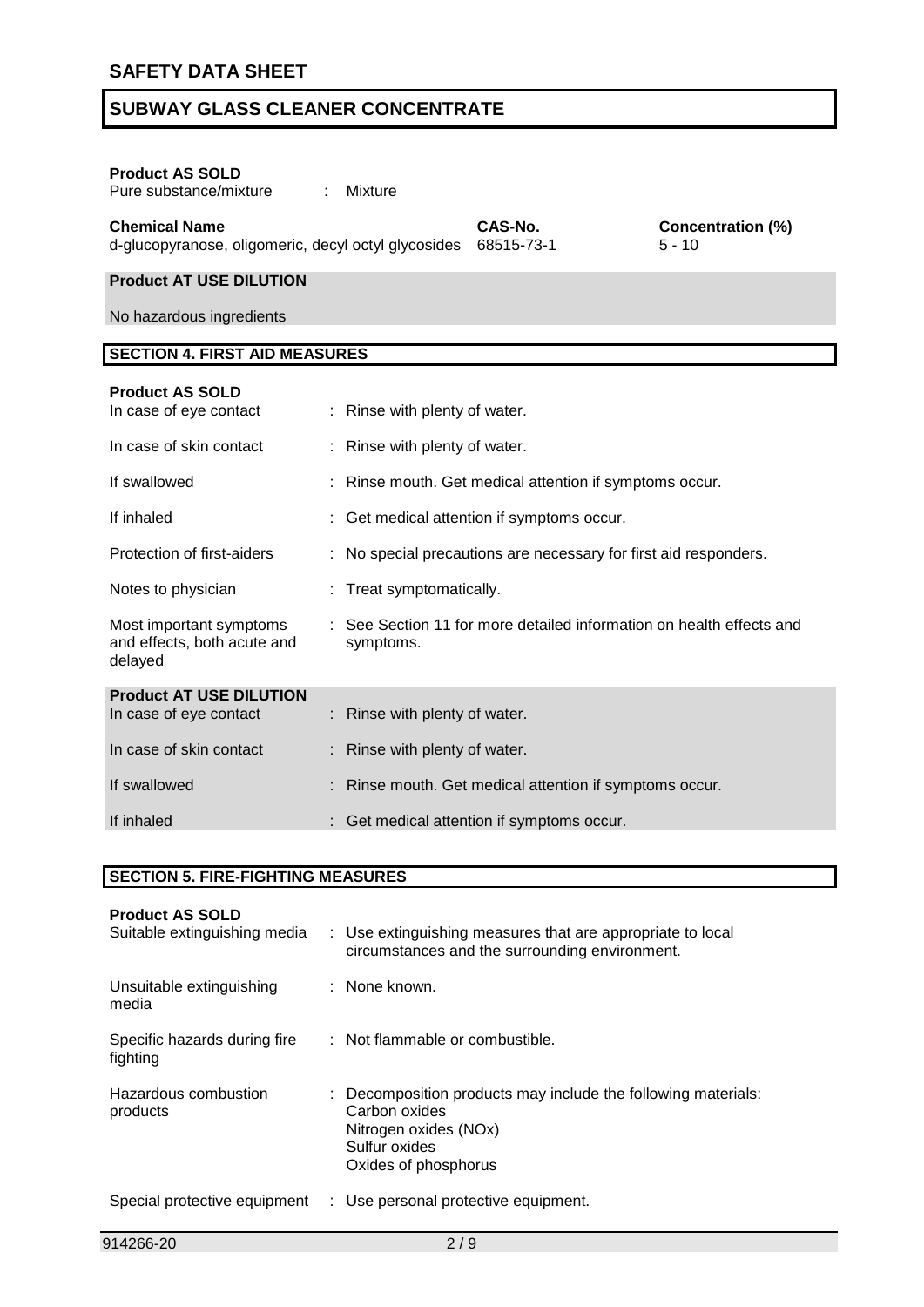#### for fire-fighters

| Specific extinguishing | : Fire residues and contaminated fire extinguishing water must be      |
|------------------------|------------------------------------------------------------------------|
| methods                | disposed of in accordance with local regulations. In the event of fire |
|                        | and/or explosion do not breathe fumes.                                 |

#### **SECTION 6. ACCIDENTAL RELEASE MEASURES**

| <b>Product AS SOLD</b><br>Personal precautions,<br>protective equipment and<br>emergency procedures         | : Refer to protective measures listed in sections 7 and 8.                                                                                                                                                                                                                                                                                                                                                                  |
|-------------------------------------------------------------------------------------------------------------|-----------------------------------------------------------------------------------------------------------------------------------------------------------------------------------------------------------------------------------------------------------------------------------------------------------------------------------------------------------------------------------------------------------------------------|
| Environmental precautions                                                                                   | : Do not allow contact with soil, surface or ground water.                                                                                                                                                                                                                                                                                                                                                                  |
| Methods and materials for<br>containment and cleaning up                                                    | Stop leak if safe to do so. Contain spillage, and then collect with non-<br>combustible absorbent material, (e.g. sand, earth, diatomaceous<br>earth, vermiculite) and place in container for disposal according to<br>local / national regulations (see section 13). Flush away traces with<br>water. For large spills, dike spilled material or otherwise contain<br>material to ensure runoff does not reach a waterway. |
| <b>Product AT USE DILUTION</b><br>Personal precautions,<br>protective equipment and<br>emergency procedures | : Refer to protective measures listed in sections 7 and 8.                                                                                                                                                                                                                                                                                                                                                                  |
| Environmental precautions                                                                                   | No special environmental precautions required.                                                                                                                                                                                                                                                                                                                                                                              |
| Methods and materials for<br>containment and cleaning up                                                    | Stop leak if safe to do so. Contain spillage, and then collect with non-<br>combustible absorbent material, (e.g. sand, earth, diatomaceous<br>earth, vermiculite) and place in container for disposal according to<br>local / national regulations (see section 13). Flush away traces with<br>water. For large spills, dike spilled material or otherwise contain<br>material to ensure runoff does not reach a waterway. |

#### **SECTION 7. HANDLING AND STORAGE**

| <b>Product AS SOLD</b><br>Advice on safe handling         | : Wash hands thoroughly after handling.                                |
|-----------------------------------------------------------|------------------------------------------------------------------------|
| Conditions for safe storage                               | : Keep out of reach of children. Store in suitable labeled containers. |
| Storage temperature                                       | : $5^{\circ}$ C to $50^{\circ}$ C                                      |
| <b>Product AT USE DILUTION</b><br>Advise on oofs bondling | . Week hande ofter handling. For personal protection assessed and      |

| <b>PIOGUCT AT USE DILUTION</b><br>Advice on safe handling | : Wash hands after handling. For personal protection see section 8.    |
|-----------------------------------------------------------|------------------------------------------------------------------------|
| Conditions for safe storage                               | : Keep out of reach of children. Store in suitable labeled containers. |

#### **SECTION 8. EXPOSURE CONTROLS/PERSONAL PROTECTION**

#### **Product AS SOLD**

### **Ingredients with workplace control parameters**

Contains no substances with occupational exposure limit values.

Engineering measures : Good general ventilation should be sufficient to control worker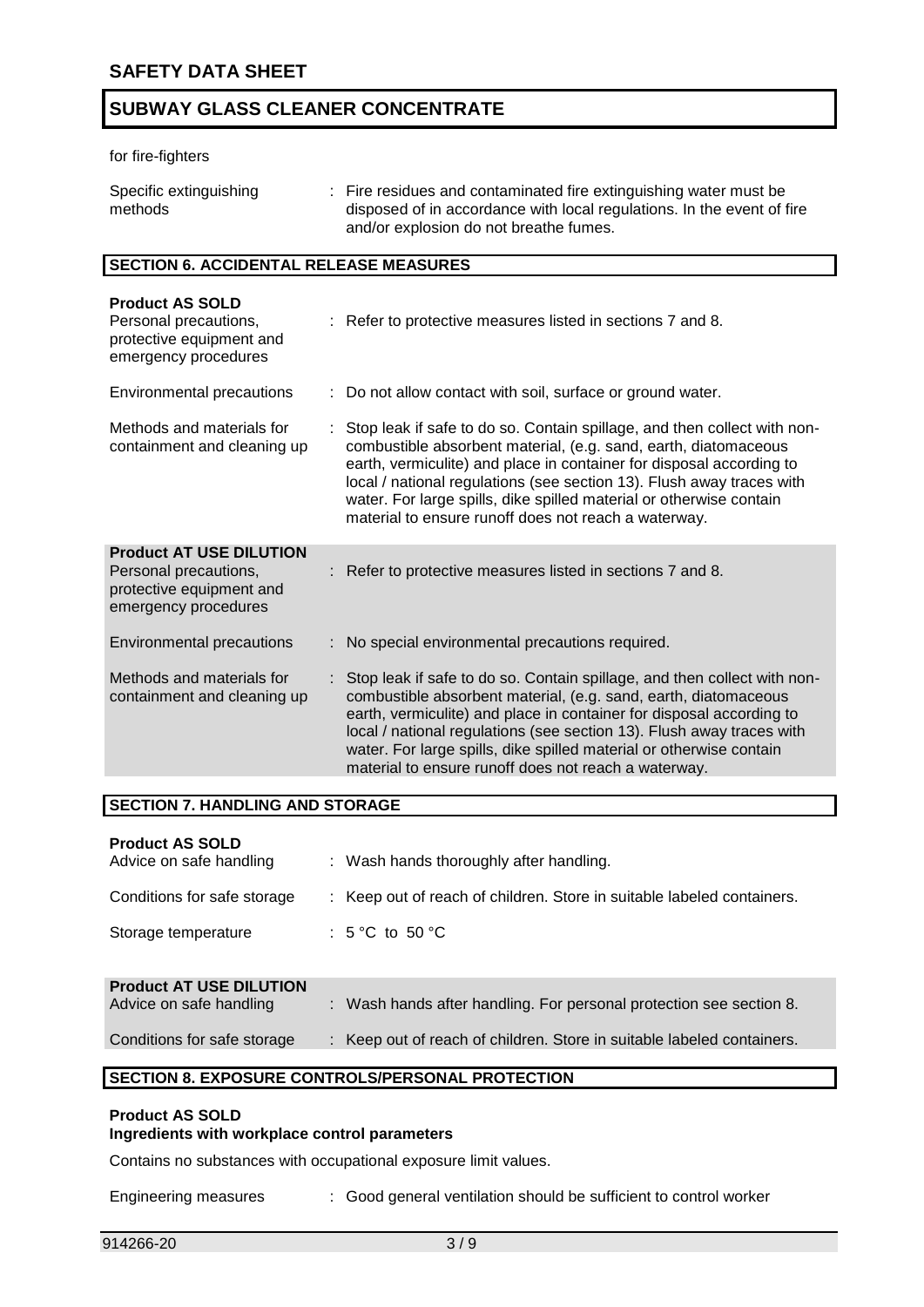exposure to airborne contaminants.

#### **Personal protective equipment**

| Eye protection                                                | : No special protective equipment required.                                                             |
|---------------------------------------------------------------|---------------------------------------------------------------------------------------------------------|
| Hand protection                                               | : No special protective equipment required.                                                             |
| Skin protection                                               | : No special protective equipment required.                                                             |
| Respiratory protection                                        | : No personal respiratory protective equipment normally required.                                       |
| Hygiene measures                                              | : Handle in accordance with good industrial hygiene and safety<br>practice.                             |
| <b>Product AT USE DILUTION</b><br><b>Engineering measures</b> | : Good general ventilation should be sufficient to control worker<br>exposure to airborne contaminants. |
| Personal protective equipment                                 |                                                                                                         |
| Eye protection                                                | : No special protective equipment required.                                                             |
| Hand protection                                               | : No special protective equipment required.                                                             |
| Skin protection                                               | : No special protective equipment required.                                                             |
| Respiratory protection                                        | : No personal respiratory protective equipment normally required.                                       |

### **SECTION 9. PHYSICAL AND CHEMICAL PROPERTIES**

|                                            | <b>Product AS SOLD</b>                       | <b>Product AT USE DILUTION</b> |
|--------------------------------------------|----------------------------------------------|--------------------------------|
| Appearance                                 | : liquid                                     | liquid                         |
| Color                                      | : blue                                       | light blue                     |
| Odor                                       | : Perfumes, fragrances                       | Perfumes, fragrances           |
| pH                                         | $: 10.9, 100\%$                              | 10.3                           |
| Flash point                                | Not applicable, Does not sustain combustion. |                                |
| <b>Odor Threshold</b>                      | : No data available                          |                                |
| Melting point/freezing point               | : No data available                          |                                |
| Initial boiling point and<br>boiling range | : $100 °C$                                   |                                |
| Evaporation rate                           | : No data available                          |                                |
| Flammability (solid, gas)                  | : No data available                          |                                |
| Upper explosion limit                      | : No data available                          |                                |
| Lower explosion limit                      | : No data available                          |                                |
| Vapor pressure                             | : No data available                          |                                |
| Relative vapor density                     | : No data available                          |                                |
| Relative density                           | $: 0.99 - 1.05$                              |                                |
| Water solubility                           | : soluble                                    |                                |
| Solubility in other solvents               | : No data available                          |                                |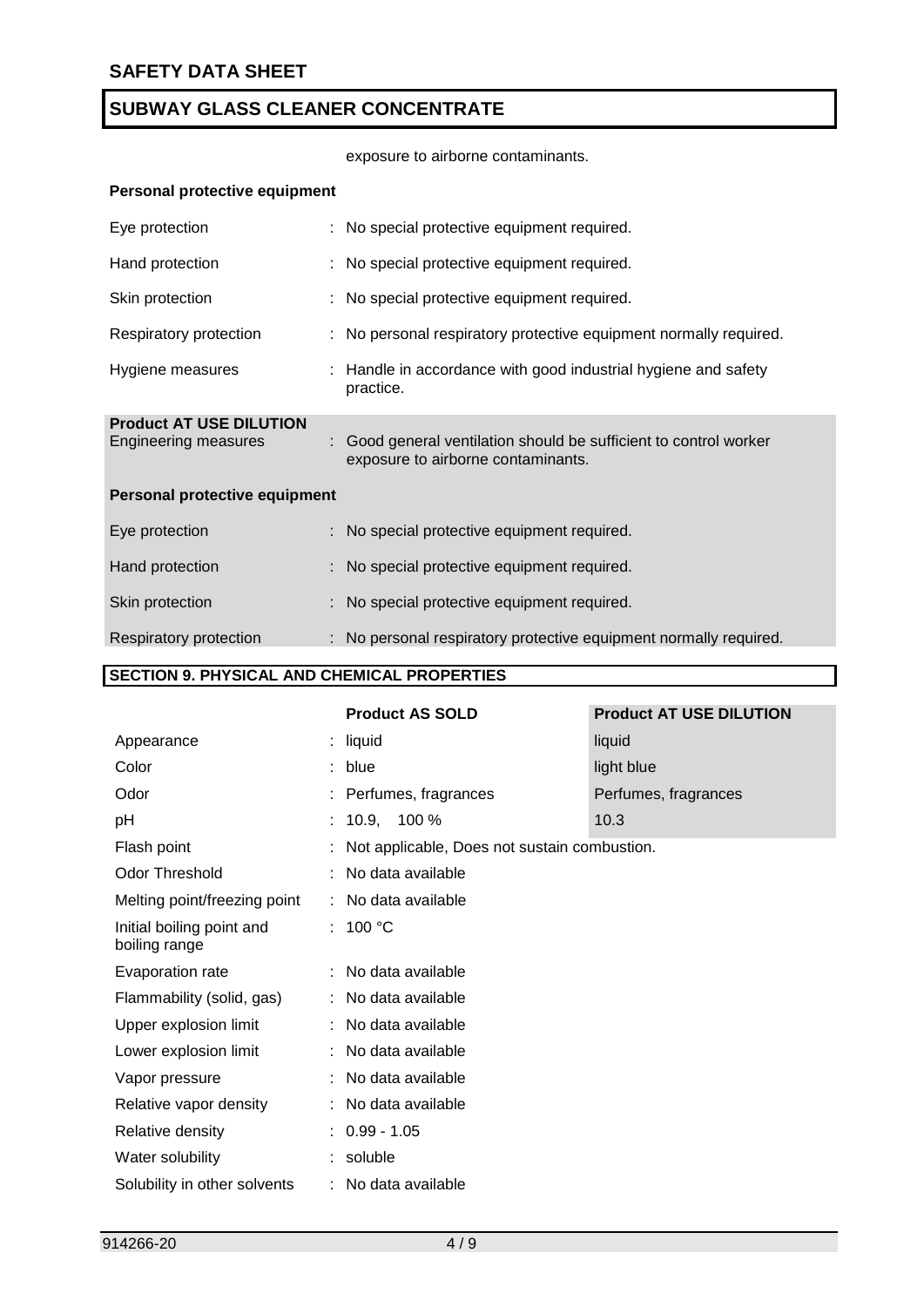| Partition coefficient: n-<br>octanol/water | : No data available                                        |
|--------------------------------------------|------------------------------------------------------------|
| Autoignition temperature                   | : No data available                                        |
| Thermal decomposition                      | $:$ No data available                                      |
| Viscosity, kinematic                       | $:$ No data available                                      |
| <b>Explosive properties</b>                | : No data available                                        |
| Oxidizing properties                       | : The substance or mixture is not classified as oxidizing. |
| Molecular weight                           | $:$ No data available                                      |
| VOC                                        | No data available                                          |

#### **SECTION 10. STABILITY AND REACTIVITY**

| <b>Product AS SOLD</b><br>Chemical stability | : Stable under normal conditions.                                                                                                                |
|----------------------------------------------|--------------------------------------------------------------------------------------------------------------------------------------------------|
| Possibility of hazardous<br>reactions        | : No dangerous reaction known under conditions of normal use.                                                                                    |
| Conditions to avoid                          | : None known.                                                                                                                                    |
| Incompatible materials                       | : None known.                                                                                                                                    |
| Hazardous decomposition<br>products          | : Decomposition products may include the following materials:<br>Carbon oxides<br>Nitrogen oxides (NOx)<br>Sulfur oxides<br>Oxides of phosphorus |

#### **SECTION 11. TOXICOLOGICAL INFORMATION**

Information on likely routes of : Inhalation, Eye contact, Skin contact exposure

#### **Potential Health Effects**

|   | : Causes eye irritation.                                      |
|---|---------------------------------------------------------------|
|   | : Health injuries are not known or expected under normal use. |
|   | : Health injuries are not known or expected under normal use. |
|   | : Health injuries are not known or expected under normal use. |
|   | : Health injuries are not known or expected under normal use. |
| ÷ | Health injuries are not known or expected under normal use.   |
|   | : Health injuries are not known or expected under normal use. |
|   | Health injuries are not known or expected under normal use.   |
|   | : Health injuries are not known or expected under normal use. |
|   |                                                               |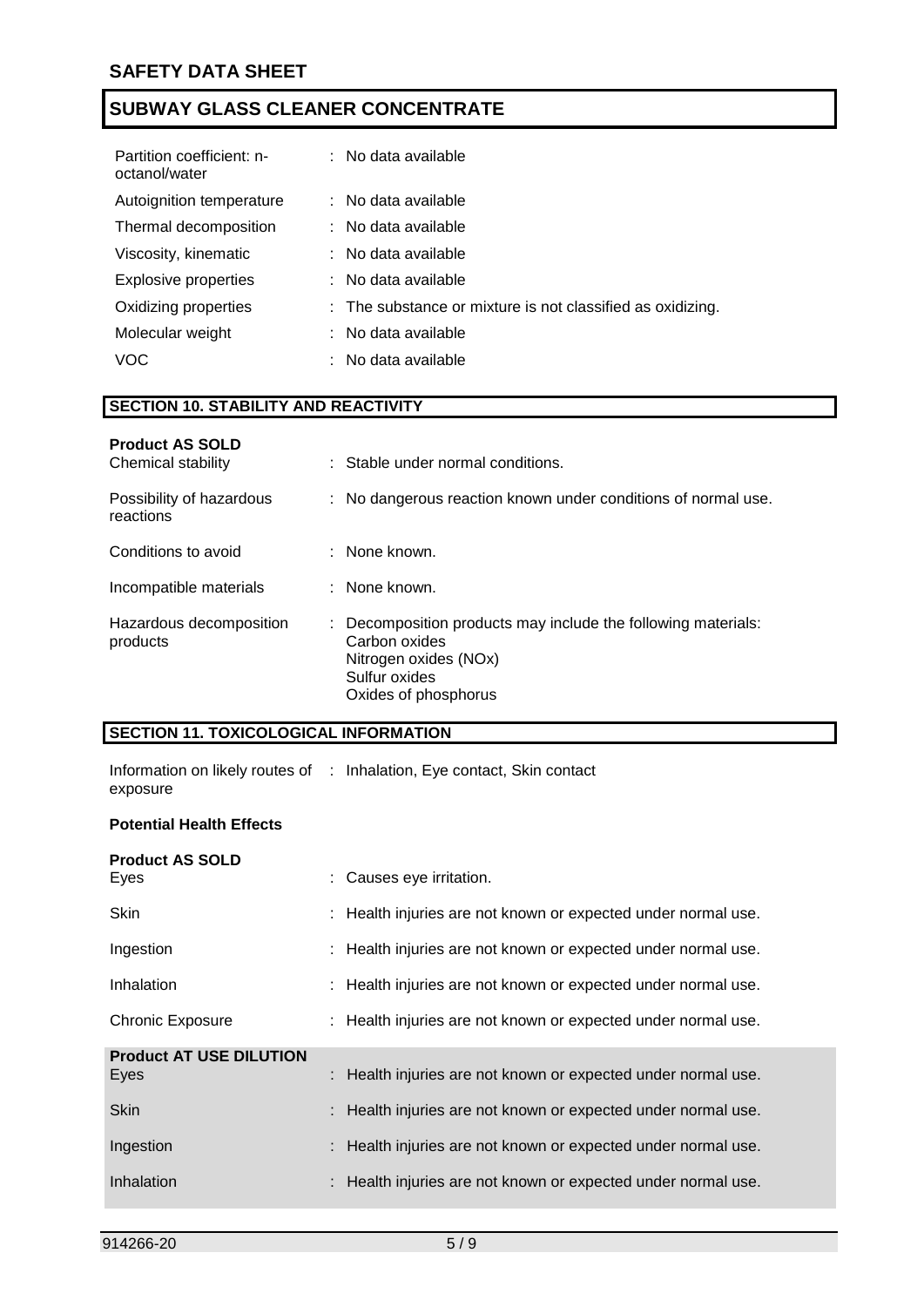Chronic Exposure : Health injuries are not known or expected under normal use.

#### **Experience with human exposure**

| <b>Product AS SOLD</b>         |                                  |
|--------------------------------|----------------------------------|
| Eye contact                    | : Redness, Irritation            |
| Skin contact                   | : No symptoms known or expected. |
| Ingestion                      | : No symptoms known or expected. |
| Inhalation                     | : No symptoms known or expected. |
| <b>Product AT USE DILUTION</b> |                                  |
| Eye contact                    | : No symptoms known or expected. |
| Skin contact                   | : No symptoms known or expected. |
| Ingestion                      | : No symptoms known or expected. |
| Inhalation                     | : No symptoms known or expected. |

**Toxicity**

### **Product AS SOLD**

| Acute oral toxicity                  | : Acute toxicity estimate : $>$ 5,000 mg/kg                                           |
|--------------------------------------|---------------------------------------------------------------------------------------|
| Acute inhalation toxicity            | No data available                                                                     |
| Acute dermal toxicity                | : No data available                                                                   |
| Skin corrosion/irritation            | : No data available                                                                   |
| Serious eye damage/eye<br>irritation | : Mild eye irritation                                                                 |
| Respiratory or skin<br>sensitization | : No data available                                                                   |
| Carcinogenicity                      | : No data available                                                                   |
| Reproductive effects                 | : No data available                                                                   |
| Germ cell mutagenicity               | : No data available                                                                   |
| Teratogenicity                       | No data available                                                                     |
| STOT-single exposure                 | : No data available                                                                   |
| STOT-repeated exposure               | : No data available                                                                   |
| Aspiration toxicity                  | : No data available                                                                   |
| <b>Ingredients</b>                   |                                                                                       |
| Acute dermal toxicity                | : d-glucopyranose, oligomeric, decyl octyl glycosides<br>LD50 Rabbit: $> 2,000$ mg/kg |

#### **SECTION 12. ECOLOGICAL INFORMATION**

| <b>Product AS SOLD</b><br><b>Ecotoxicity</b> |                                                       |
|----------------------------------------------|-------------------------------------------------------|
| <b>Environmental Effects</b>                 | : This product has no known ecotoxicological effects. |
| <b>Product</b>                               |                                                       |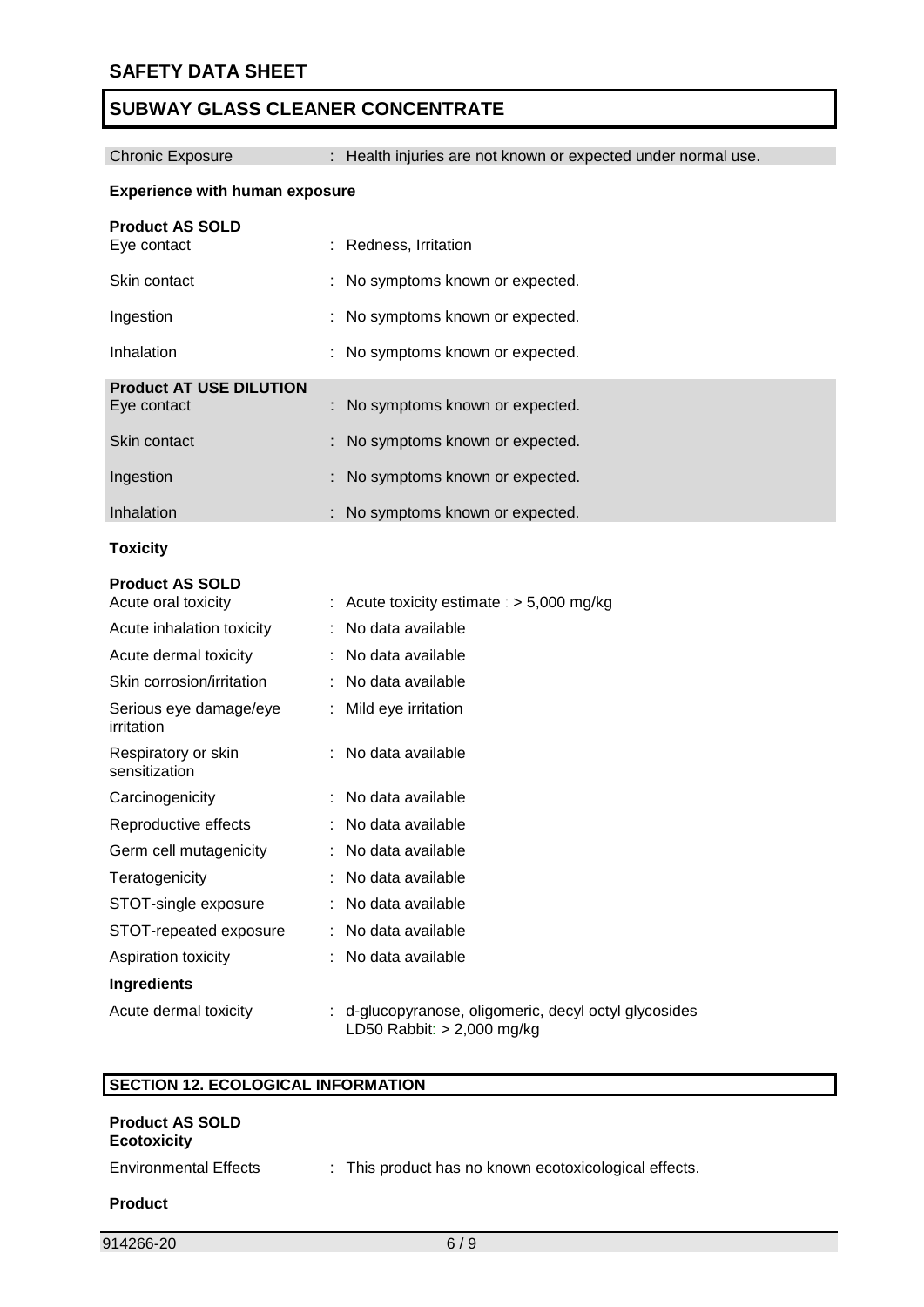| Toxicity to fish                                       | : No data available                                                         |
|--------------------------------------------------------|-----------------------------------------------------------------------------|
|                                                        |                                                                             |
| Toxicity to daphnia and other<br>aquatic invertebrates | : No data available                                                         |
| Toxicity to algae                                      | : No data available                                                         |
| Ingredients                                            |                                                                             |
| Toxicity to algae                                      | : d-glucopyranose, oligomeric, decyl octyl glycosides<br>72 h EC50: 18 mg/l |

#### **Persistence and degradability**

Taking into consideration the properties of several ingredients, the product is estimated to be biodegradable according to OECD classification.

#### **Bioaccumulative potential**

No data available

#### **Mobility in soil**

No data available

#### **Other adverse effects**

No data available

## **SECTION 13. DISPOSAL CONSIDERATIONS**

#### **Product AS SOLD**

| Disposal methods               | : Diluted product can be flushed to sanitary sewer.                    |
|--------------------------------|------------------------------------------------------------------------|
| Disposal considerations        | : Dispose of in accordance with local, state, and federal regulations. |
| <b>Product AT USE DILUTION</b> |                                                                        |
| Disposal methods               | : Diluted product can be flushed to sanitary sewer.                    |
| Disposal considerations        | : Dispose of in accordance with local, state, and federal regulations. |
|                                |                                                                        |

#### **SECTION 14. TRANSPORT INFORMATION**

#### **Product AS SOLD**

The shipper/consignor/sender is responsible to ensure that the packaging, labeling, and markings are in compliance with the selected mode of transport.

### **Land transport (DOT)**

Not dangerous goods

#### **Sea transport (IMDG/IMO)**

Not dangerous goods

#### **Product AT USE DILUTION** Not intended for transport.

# **SECTION 15. REGULATORY INFORMATION**

#### **Product AS SOLD**

#### **EPCRA - Emergency Planning and Community Right-to-Know**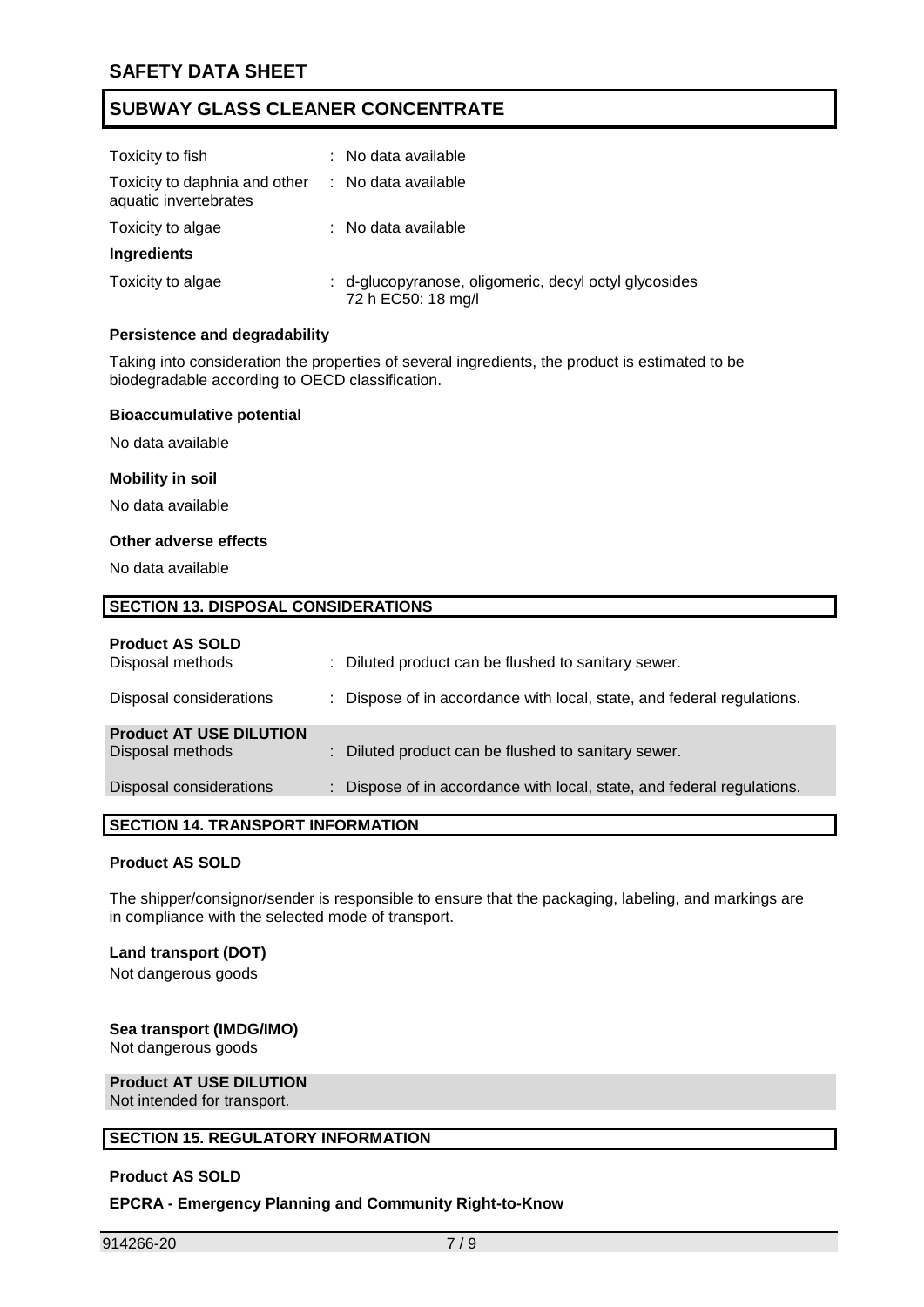#### **CERCLA Reportable Quantity**

This material does not contain any components with a CERCLA RQ.

#### **SARA 304 Extremely Hazardous Substances Reportable Quantity**

This material does not contain any components with a section 304 EHS RQ.

| SARA 311/312 Hazards | : Acute Health Hazard                                                                                                                                                                     |
|----------------------|-------------------------------------------------------------------------------------------------------------------------------------------------------------------------------------------|
| <b>SARA 302</b>      | : No chemicals in this material are subject to the reporting requirements<br>of SARA Title III, Section 302.                                                                              |
| <b>SARA 313</b>      | : This material does not contain any chemical components with known<br>CAS numbers that exceed the threshold (De Minimis) reporting levels<br>established by SARA Title III, Section 313. |

#### **California Prop 65**

This product does not contain any chemicals known to the State of California to cause cancer, birth, or any other reproductive defects.

**The ingredients of this product are reported in the following inventories:**

**Switzerland. New notified substances and declared preparations** : not determined

### **United States TSCA Inventory** :

On TSCA Inventory

#### **Canadian Domestic Substances List (DSL)** :

All components of this product are on the Canadian DSL.

#### **Australia Inventory of Chemical Substances (AICS)** :

On the inventory, or in compliance with the inventory

#### **New Zealand. Inventory of Chemical Substances** :

On the inventory, or in compliance with the inventory

### **Japan. ENCS - Existing and New Chemical Substances Inventory** :

On the inventory, or in compliance with the inventory

#### **Japan. ISHL - Inventory of Chemical Substances (METI)** : not determined

#### **Korea. Korean Existing Chemicals Inventory (KECI)** :

On the inventory, or in compliance with the inventory

## **Philippines Inventory of Chemicals and Chemical Substances (PICCS)** :

On the inventory, or in compliance with the inventory

**China. Inventory of Existing Chemical Substances in China (IECSC)** : On the inventory, or in compliance with the inventory

#### **SECTION 16. OTHER INFORMATION**

**Product AS SOLD**